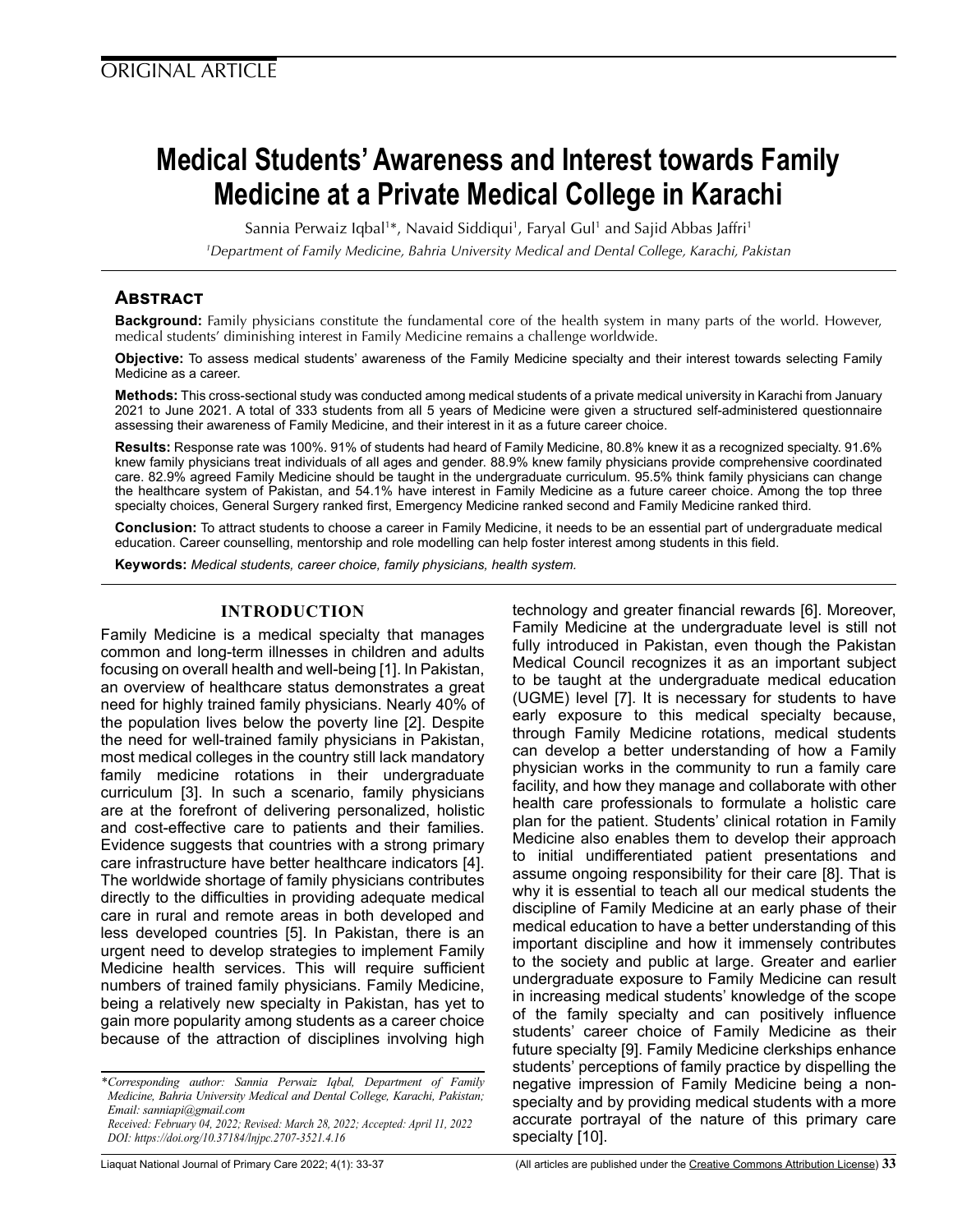The rationale of this study was to assess the impact of the Family Medicine rotation on the views of the medical students regarding this specialty and their interest in pursuing it as a future career. Our study objective was to assess medical students' awareness and interest towards the Family Medicine specialty. Our study also aimed to help in fostering the interest of the students towards Family Medicine. We expect that the results would contribute immensely to the development of the undergraduate programme in Pakistan.

## **METHODOLOGY**

Our study was conducted among medical students of the Bahria University Medical and Dental College, Karachi from January 2021 to June 2021. The study design was a cross-sectional survey. Medical students from all five years were approached to participate in the study. Dental students (BDS) and students from the Department of Physical Therapy (DPT) were excluded from the study. The study sample size of 300 was determined via the WHO software for sample size calculation [11]. From prior studies, we found that the highest prevalence of awareness of students' regarding family medicine was 70% [12], therefore with a 4% margin of error at a 95% confidence interval and a population size of 750 (total number of medical students), our sample size came out to be 302 which was further inflated to 10% to address for non-responders. The calculated sample size came out to 333. Ethical approval was obtained from the Ethical Review Committee of the institution (ERC number 10/2021). The study instrument was a predesigned structured questionnaire that was provided to all medical students who consented to participate in the study. The contents of the questionnaire were based on similar studies conducted elsewhere [13-15]. We designed an online questionnaire on Google documents; it was divided into three sections. Section one included the informed consent. Section two comprised the students' demographic data and section three consisted of eight questions on medical students' awareness and interest towards Family Medicine. The questionnaire was piloted among 10 participants and necessary changes were incorporated as needed. The study questionnaire is attached as a supplementary file. The questionnaire of this study was self-administered to reduce the chances of interviewer bias.



**Fig. (1):** It is a bar diagram showing medical students' career choice specialties ranked in order of their preference. The most preferred specialty among medical students was General surgery, followed by Emergency medicine, Family medicine, Internal medicine, Paediatrics,<br>Opthalmology/eye, Obstetrics/gynaecology, Otolaryngology/ENT, Obstetrics/gynaecology, Anaesthesia, Psychiatry and Radiology.

Data were stored and analyzed using IBM-SPSS version 23.0, Counts with percentages were reported for baseline characteristics of data, and mean with standard deviation were given for specialty preference by students. The comparison with gender was made using the Mann Whitney U test and the comparison with year of study was made using the Kruskal Wallis test. A p-value of less than 0.05 was considered statistically significant. Normality of quantitative characteristics was checked via histogram and Shapiro-Wilk's test of normality, providing which indicated the data to be nonnormal. Hence, median with interquartile ranges was reported. A graphical representation of data is shown.

# **RESULTS**

Table **1** reports the baseline characteristics of the studied samples. There were three hundred and thirtythree participants. Among them 61.9% were females and 42.3% belonged in  $1<sup>st</sup>$  year. The median age was 20.0 (IQR 2.0) years.

Table **2** shows medical student responses to a total of 7 items of the questionnaire regarding medical students' awareness and interest towards Family Medicine (n=333).

Table **3** reports the mean rank for the specialty preference by male and female gender, results showed the mean specialty preference (male/female) for anesthesiology was (3.91/4.94), for emergency medicine ( 3.14/3.18), for

**Table 1:** Baseline Characteristics of students (n=333).

| <b>Characteristics</b>        |                      | N   | %                  |  |  |
|-------------------------------|----------------------|-----|--------------------|--|--|
| Gender<br>MBBS Class 3rd year | Male                 | 127 | 38.1               |  |  |
|                               | Female               | 206 | 61.9               |  |  |
|                               | 1 <sup>st</sup> year | 141 | 42.3               |  |  |
|                               | 2 <sup>nd</sup> year | 11  | 3.3                |  |  |
|                               |                      | 138 | 41.4               |  |  |
|                               | 4 <sup>th</sup> year | 10  | 3.0                |  |  |
|                               | 5 <sup>th</sup> year | 33  | 9.9                |  |  |
| Age (years)                   | Median age (IQR)     | 20  | $( IQR 2.0)$ years |  |  |

**Table 2:** Medical student responses on Family Medicine awareness and interest (n=333).

| <b>Stem</b>                                      | <b>Response</b> | n   | %    |  |
|--------------------------------------------------|-----------------|-----|------|--|
|                                                  | Yes             | 303 | 91   |  |
| Have you heard of Family Medicine?               | No              | 30  | 9    |  |
| Medicine, a recognized<br>Is Family              | Yes             | 269 | 80.8 |  |
| specialty?                                       | No              | 64  | 19.2 |  |
| Family physicians treat individuals of           | Yes             | 296 | 88.9 |  |
| all age groups and gender                        | No              | 37  | 11.1 |  |
| Family physicians provide                        | Yes             | 305 | 91.6 |  |
| comprehensive and coordinated care               | No              | 28  | 8.4  |  |
| Do you think Family Medicine should              | Yes             | 276 | 82.9 |  |
| taught in the undergraduate<br>be<br>curriculum? | No              | 57  | 17.1 |  |
| In your opinion, can Family physicians           | Yes             | 318 | 95.5 |  |
| change the healthcare system of our<br>country?  | No              | 15  | 4.5  |  |
| Do you have any interest in Family               | Yes             | 180 | 54.1 |  |
| Medicine, as a future career choice?             | No              | 153 | 45.9 |  |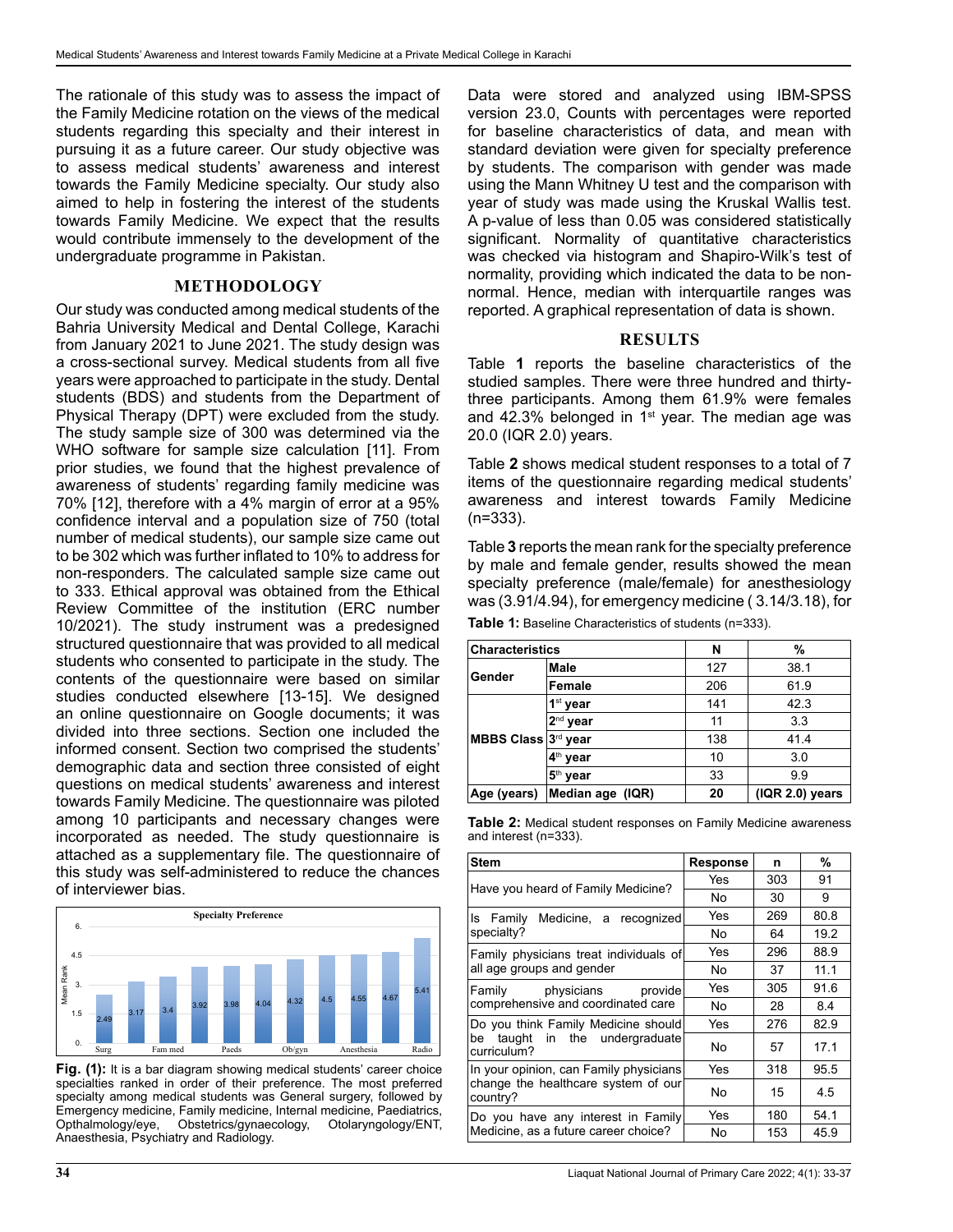**Table 3:** Mean comparison of specialty preference with gender.

|                                     | Gender |             |        |           |         |  |  |
|-------------------------------------|--------|-------------|--------|-----------|---------|--|--|
| <b>Specialty Preference</b>         |        | <b>Male</b> | Female | p-value   |         |  |  |
|                                     | Mean   | <b>SD</b>   | Mean   | <b>SD</b> |         |  |  |
| Anesthesiology                      | 3.91   | 3.08        | 4.94   | 3.73      | 0.069   |  |  |
| <b>Emergency Medicine</b>           | 3.14   | 2.75        | 3.18   | 2.58      | 0.484   |  |  |
| <b>Family Medicine</b>              | 3.16   | 2.58        | 3.55   | 2.61      | 0.058   |  |  |
| <b>General Surgery &amp; Allied</b> | 2.15   | 1.96        | 2.69   | 2.63      | 0.172   |  |  |
| Obstetrics/Gyneacology              | 4.65   | 3.49        | 4.10   | 3.43      | 0.055   |  |  |
| Internal Medicine Allied            | 3.70   | 2.97        | 4.05   | 2.99      | 0.189   |  |  |
| Ophthalmology (EYE)                 | 3.75   | 2.92        | 4.21   | 2.91      | 0.057   |  |  |
| <b>Otolaryngology</b> (ENT)         | 4.31   | 3.27        | 4.60   | 3.05      | 0.201   |  |  |
| Pediatrics                          | 4.06   | 3.04        | 3.93   | 2.96      | 0.571   |  |  |
| Psychiatry                          | 4.59   | 3.47        | 4.71   | 3.62      | 0.918   |  |  |
| Radiology                           | 4.83   | 3.74        | 5.77   | 3.89      | $0.03*$ |  |  |

\*p<0.05 was considered statistically significant using Mann Whitney U test

**Table 4:** Mean comparison of specialty preference with the year of study.

|                             | <b>MBBS Class</b>    |           |            |           |          |           |                      |      |            |           |           |
|-----------------------------|----------------------|-----------|------------|-----------|----------|-----------|----------------------|------|------------|-----------|-----------|
| <b>Specialty Preference</b> | 1 <sup>st</sup> year |           | $2nd$ year |           | 3rd year |           | 4 <sup>th</sup> year |      | $5th$ year |           | p-value   |
|                             | Mean                 | <b>SD</b> | Mean       | <b>SD</b> | Mean     | <b>SD</b> | Mean                 | SD   | Mean       | <b>SD</b> |           |
| Anesthesiology              | 4.55                 | 3.57      | 1.82       | .60       | 4.26     | 3.36      | 6.40                 | 3.75 | 6.12       | 3.82      | $< 0.01*$ |
| <b>Emergency Medicine</b>   | 3.34                 | 2.81      | 1.73       | 1.35      | 2.96     | 2.46      | 3.30                 | 2.45 | 3.69       | 2.93      | 0.10      |
| <b>Family Medicine</b>      | 3.05                 | 2.41      | 3.45       | 2.42      | 3.60     | 2.71      | 2.30                 | 1.42 | 4.38       | 3.00      | 0.08      |
| General Surgery & allied    | 2.18                 | 2.20      | 1.18       | .60       | 2.33     | 1.99      | 4.90                 | 3.63 | 4.19       | 3.54      | $< 0.01*$ |
| Obstetrics/Gynecology       | 3.90                 | 3.19      | 3.36       | 2.77      | 4.50     | 3.66      | 4.00                 | 3.13 | 5.72       | 3.74      | 0.08      |
| Internal Medicine Allied    | 4.46                 | 3.30      | 3.36       | 2.16      | 3.49     | 2.55      | 2.90                 | 2.13 | 3.91       | 3.41      | 0.20      |
| Ophthalmology (EYE)         | 3.95                 | 2.87      | 2.45       | .69       | 3.79     | 2.77      | 5.20                 | 2.53 | 5.66       | 3.64      | $0.01*$   |
| <b>Otolaryngology (ENT)</b> | 4.72                 | 3.18      | 2.82       | 1.17      | 4.25     | 3.06      | 3.90                 | 2.77 | 5.34       | 3.59      | 0.28      |
| Pediatrics                  | 4.14                 | 2.96      | 2.55       | 1.75      | 3.78     | 3.12      | 4.80                 | 3.39 | 4.37       | 2.69      | 0.11      |
| Psychiatry                  | 4.35                 | 3.39      | 4.27       | 3.20      | 4.62     | 3.59      | 6.50                 | 3.78 | 5.78       | 4.00      | 0.14      |
| Radiology                   | 5.59                 | 3.93      | 3.00       | 2.10      | 5.15     | 3.86      | 7.20                 | 3.65 | 6.00       | 3.74      | 0.11      |

\*p<0.05 was considered statistically significant using the Kruskal Wallis test

family medicine (3.16/3.55), for general surgery & allied (2.15/2.69), for obstetrics/gynecology (4.65 / 4.10), for internal medicine allied (3.70/4.05), for ophthalmology

(Eye) (3.75/4.21), for Otolaryngology (ENT) (4.31/4.60) for pediatric (4.06/3.93), for Psychiatry (4.59/4.71) and radiology (4.83/5.77). Mann Whitney U test showed a significant difference in preference for radiology between male and female gender with p=0.03, indicating that female students gave more preference to Radiology as compared to male students.

Table **4** reports the mean comparison of specialty preference with a year of study. Our results showed that 2nd-year students gave more preference to Anesthesiology, General Surgery and Ophthalmology (Eye) since the mean preference of these was considered statistically significant with p<0.05.

# **DISCUSSION**

In our study, 54% of medical students had an interest in Family Medicine as a future career choice, which is a relatively favourable outcome when compared to other studies in Pakistan. Nishat *et al.* reported that only 18% considered it as a future career path [13], while another study found that only 24% of medical students showed

Liaquat National Journal of Primary Care 2022; 4(1): 33-37 **35**

interest in Family Medicine [14]. A study conducted among newly inducted medical students found only 7.8% of students were interested in Family Medicine [15]. This may be due to a lack of awareness regarding Family Medicine in the early preclinical years, as most medical colleges have this discipline introduced much later in their curriculum. In the medical college where our study was conducted, Family Medicine is based on a longitudinal clerkship with a total of 100 contact hours. Starting from year 1 through year 5 of MBBS, every year of study has 25 contact hour sessions which include lectures, small group discussions and clinical/practical teachings.

A recent study from Pakistan comparing private and government college students' interest in the field reported that only 2% of the students from both groups considered Family Medicine as a future career path [16]. A family physician constitutes the fundamental core of the health system in many parts of the world. However, medical students' diminishing interest in pursuing Family Medicine as a career is a challenge worldwide. A study conducted by Ehsan *et al.* showed that the most common reason among students for not choosing Family Medicine as a future profession was the lack of awareness about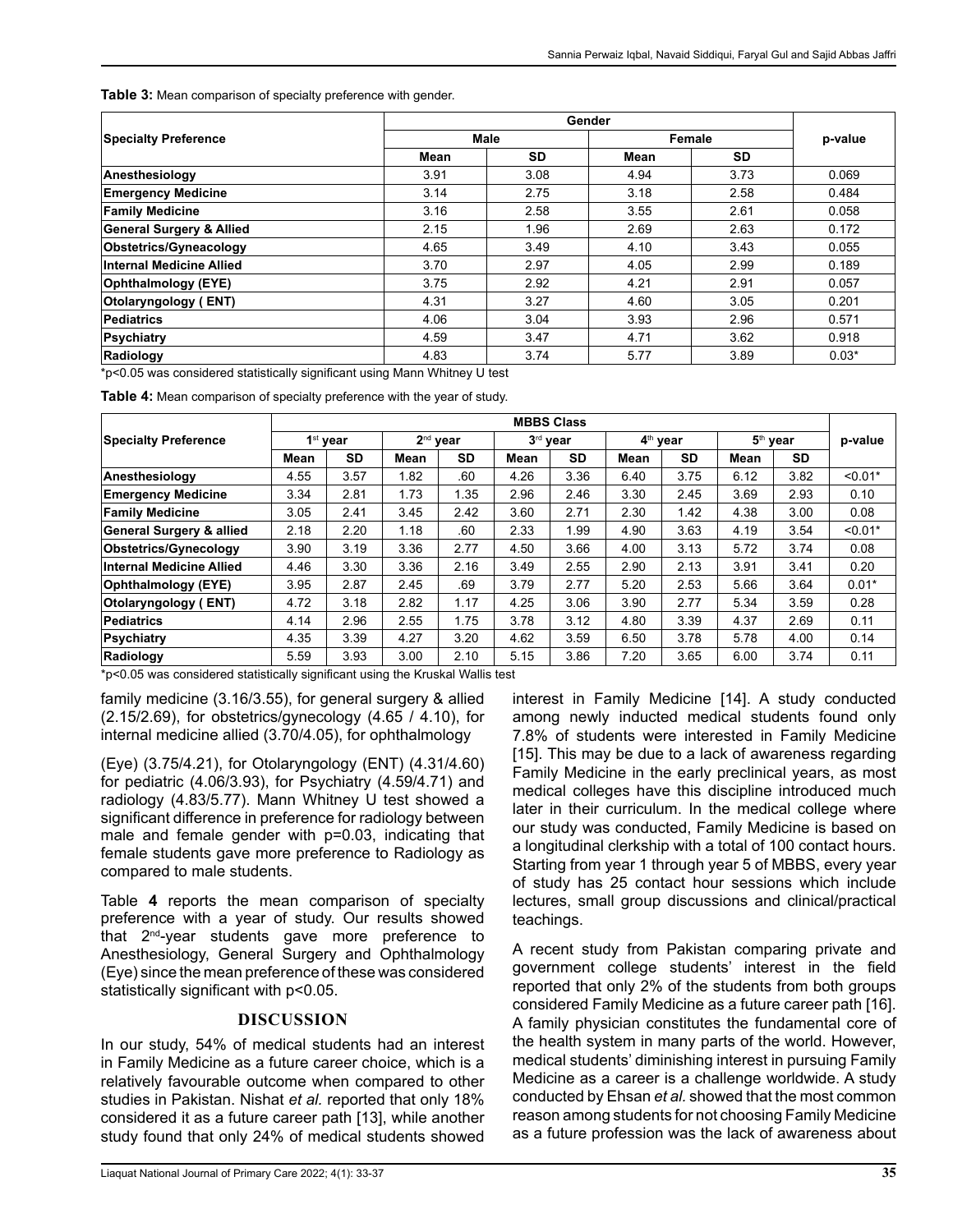the scope of Family Medicine [17]. Many international studies have also concluded that inadequate exposure to Family Medicine in medical schools could be leading to a perception that Family Medicine is a field of less monetary gains and lower social prestige. Moreover, poor marketing of the specialty is also a factor that contributes to discouraging students from choosing this discipline as a future career choice [18]. A study conducted in Saudi Arabia found that while the majority of the students considered Family Medicine to be an integral part of the healthcare system in the country, it was one of the least preferred specialties among students. A major reason for not choosing Family Medicine was inadequate awareness of the field and its scope. Personal interest and family influence were other contributing factors [19]. Similar trends were reported in a study from Nepal, in which most medical students affirmed the need for a good salary [20]. Proper infrastructure and facilities, scholarships and career development opportunities are likely to enhance students' interest in Family Medicine. A study from India concluded that even though there was a significant lack of awareness and inadequate exposure among medical students toward family medicine, the majority of medical students (98%) had expressed a desire to learn more about the specialty, and a need to introduce it in the undergraduate medical curriculum [21]. In a study from Japan, only 18.8% of medical students had chosen Family Medicine as a future career option. Students with the intent for rural practice and wanting to achieve work-life balance were more inclined to choose this discipline [22]. A study from Israel reported that Students with greater interest in bedside and direct long-term patient care were interested in specialising in Family Medicine while students uninterested had preconceived ideas about the discipline having lesser academic opportunities and poor remuneration.

In the study, only 19% of medical students considered Family Medicine as a future area of specialisation [23]. Evidence shows that learning experiences from clerkships in Family Medicine are instrumental in improving medical students' awareness and interest towards the field. A study conducted in Islamabad reported that among medical students, following a Family Medicine clerkship, the proportion of students who considered Family Medicine as a specialty of preference increased from 3% to 37% [24]. A study from Saudi Arabia also demonstrated that a clinical training rotation in Family Medicine can be highly beneficial for medical students in improving their awareness and interest in Family Medicine. Observations of Physicianpatient interactions, Family Medicine faculty members' attitudes and compassion, and the enjoyment of the Family Medicine rotation were factors that had inspired medical students to include Family Medicine in their future career plans [25]. A Spanish study also reported a significant increase in the proportion of students who considered Family Medicine as a specialty of preference

after a Family Medicine course. The observed increase was from 38.6% to 70.4% [12]. A study from the USA reported that 27% of students initially undecided about Family Medicine as a career became interested after the clerkship [26]. Moreover, a systemic review by Turkeshi *et al.* [27] reported that students were highly satisfied with the content and process of teaching during these clerkships as they enhanced their problem-solving and communication skills and provided them with unique learning on the management of common acute and chronic conditions, disease prevention and health promotion.

Another finding of our study was that 91% of medical students had heard of Family Medicine, which is a considerably better finding as compared to studies carried out in other institutions in Pakistan. A study conducted in 5 medical colleges in Pakistan, reported that only 37.7% of medical students had heard about Family Medicine [13], while another study from Islamabad reported that 47% of the students were aware of this specialty [28]. Early and repeated exposure of medical students to Family Medicine in the form of lectures, workshops and clinical rotation should be incorporated into the medical curriculum to increase the awareness of medical students regarding the field of Family Medicine and its scope. In our study, 82% of students had agreed that Family Medicine should be taught in the undergraduate curriculum, this finding is corroborated by many local and international studies [15-18, 20, 23, 24, 26-29]

Sohail *et al.* reported that in places where medical students and healthcare professionals from different specialties were exposed to Family Medicine through a workshop, the results showed that 85% of medical students and 94% of healthcare professionals believed that family physicians could change the future of healthcare in Pakistan [28].

# **CONCLUSION**

In our study, almost all of the medical students had awareness of Family Medicine and the majority were interested in pursuing it as a future career choice. It was the third most preferred specialty among students after General Surgery and Emergency Medicine. In order to attract students to choose a career in Family Medicine, it needs to be an essential part of undergraduate medical education. Career counselling, mentorship and role modelling can help foster interest among students in this field.

# **LIMITATIONS**

The study is limited to only one medical university in Karachi so the findings may not be truly representative of all medical students in Pakistan, which could be considered one of the limitations of our study. Another limitation of our study is that only a limited number of medical students belonged to the final year of study which could affect the results of the study.